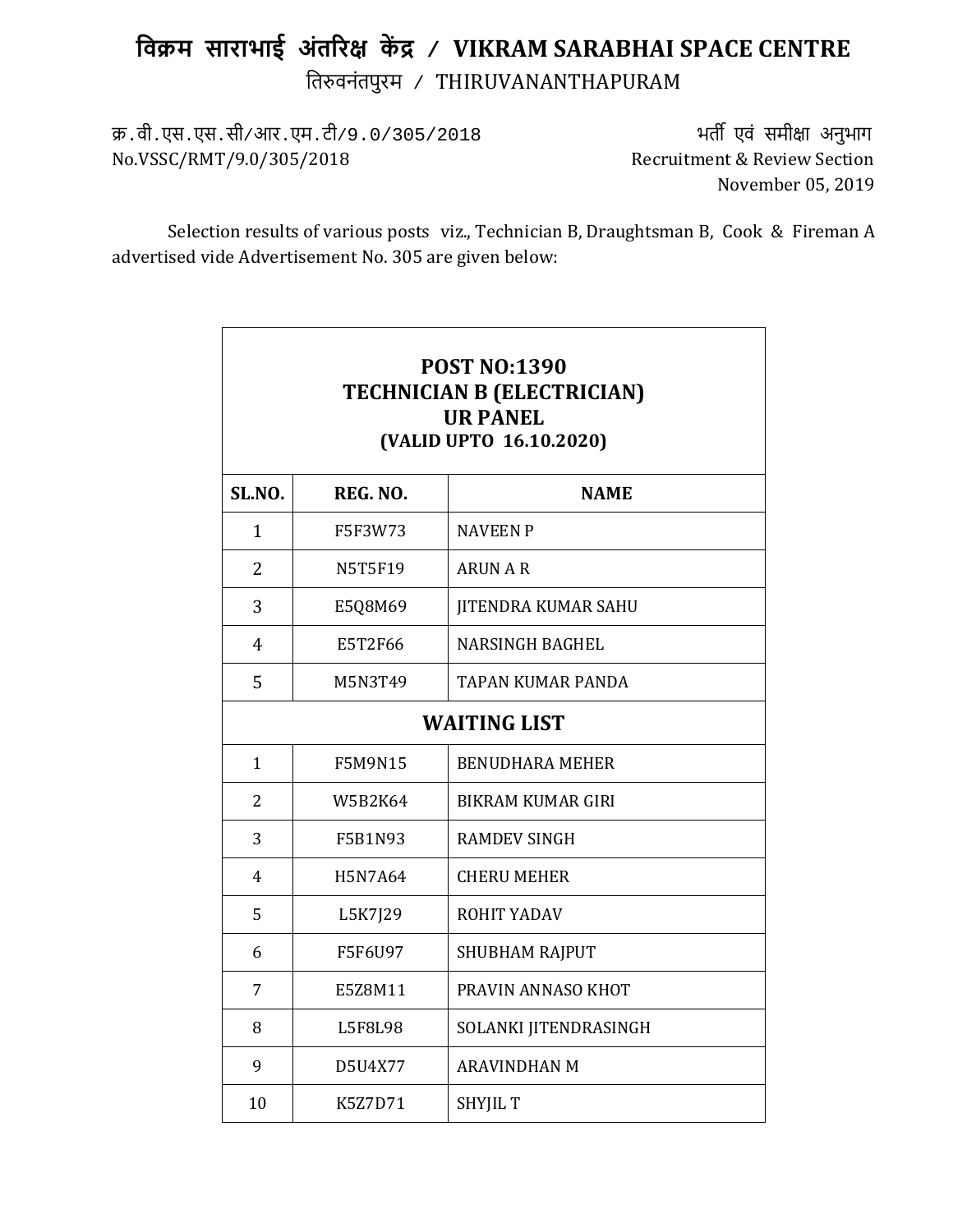### **POST NO:1390 TECHNICIAN B (ELECTRICIAN) OBC PANEL (VALID UPTO 16.10.2020)**

| <b>SL.NO.</b>  | REG. NO.       | <b>NAME</b>                                                                     |
|----------------|----------------|---------------------------------------------------------------------------------|
| $\mathbf{1}$   | U5S7S62        | <b>DRISHYANM</b>                                                                |
|                |                | <b>WAITING LIST</b>                                                             |
| $\mathbf{1}$   | <b>F5M9N15</b> | <b>BENUDHARA MEHER</b>                                                          |
| 2              | H5N7A64        | <b>CHERU MEHER</b>                                                              |
| 3              | L5K7J29        | ROHIT YADAV                                                                     |
| $\overline{4}$ | K5Z7D71        | <b>SHYJIL T</b>                                                                 |
|                |                | <b>POST NO:1390</b>                                                             |
|                |                | <b>TECHNICIAN B (ELECTRICIAN)</b><br><b>SC PANEL</b><br>(VALID UPTO 16.10.2020) |
| SL.NO.         | REG. NO.       | <b>NAME</b>                                                                     |
| $\mathbf{1}$   | B5J4C96        | <b>ATHIRA AL</b>                                                                |
|                |                | <b>WAITING LIST</b>                                                             |
| $\mathbf{1}$   | E5D5V42        | <b>RAVI AZAD</b>                                                                |
| 2              | V5Z8S16        | <b>AKHIL MADHU</b>                                                              |

| <b>POST NO: 1391</b><br><b>TECHNICIAN B (ELECTRONIC MECHANIC)</b><br><b>UR PANEL</b><br>(VALID UPTO 16.10.2020) |          |                     |
|-----------------------------------------------------------------------------------------------------------------|----------|---------------------|
| SL.NO.                                                                                                          | REG. NO. | <b>NAME</b>         |
|                                                                                                                 | C5H6S59  | NARATTAM HALDAR     |
| 2                                                                                                               | E5V6F74  | <b>NILARAVI A S</b> |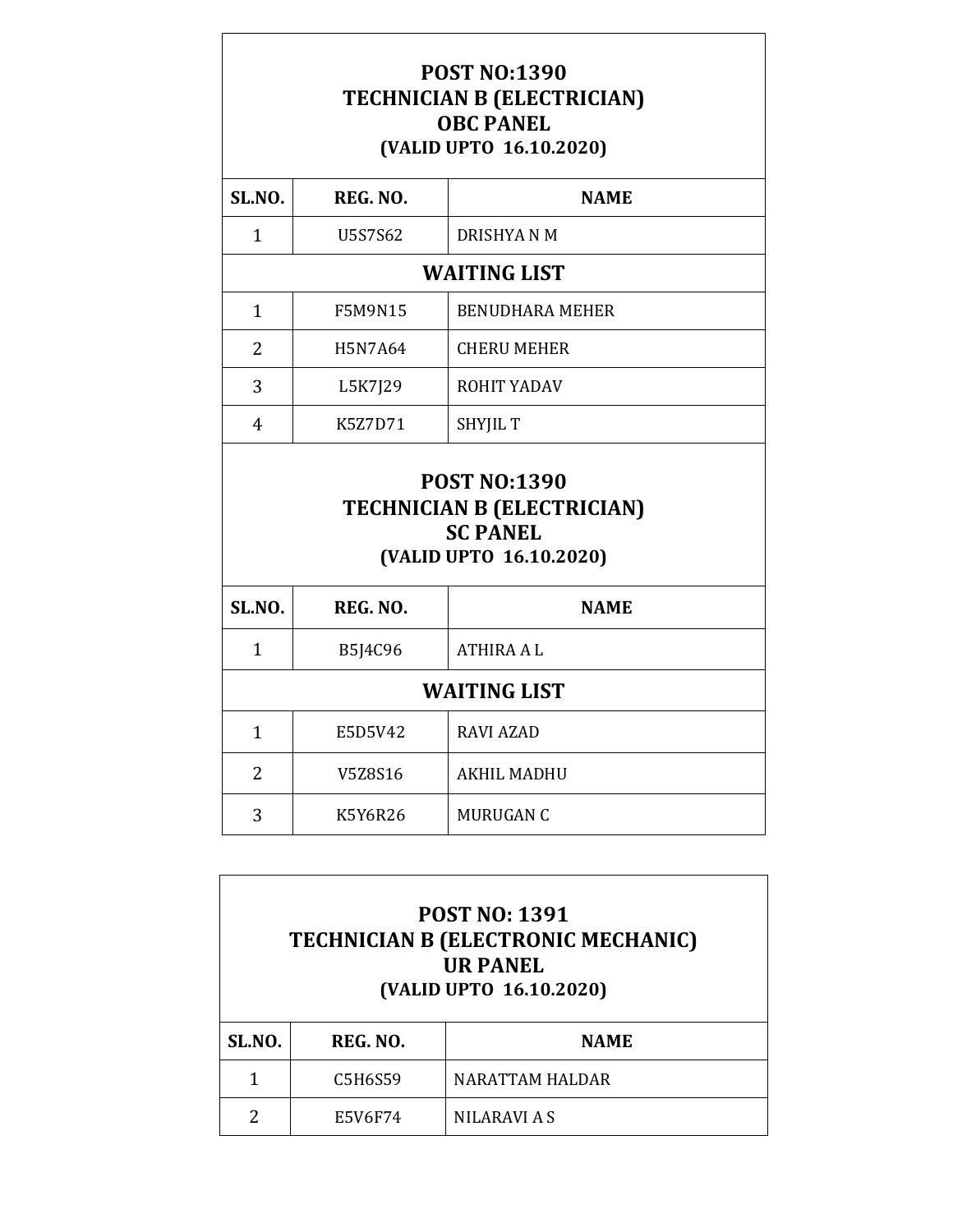| <b>WAITING LIST</b> |                                                                                                                 |                                                                                          |  |
|---------------------|-----------------------------------------------------------------------------------------------------------------|------------------------------------------------------------------------------------------|--|
| $\mathbf{1}$        | W5V1V94                                                                                                         | NAIR RENJITHA KOCHUKUTTAN                                                                |  |
| $\overline{2}$      | T5P4T26                                                                                                         | VINDHYA C                                                                                |  |
| 3                   | <b>U5S6E46</b>                                                                                                  | <b>ANOOP KS</b>                                                                          |  |
| $\overline{4}$      | C5X6V23                                                                                                         | MANNEPALLI MAHESH                                                                        |  |
| 5                   | J5C2M43                                                                                                         | DEGA VIDYASAGAR                                                                          |  |
| 6                   | E5V8G52                                                                                                         | <b>SHIMMIT</b>                                                                           |  |
| 7                   | R5S4J62                                                                                                         | <b>VEESHNAG</b>                                                                          |  |
| 8                   | C5V6H55                                                                                                         | <b>MAHARANIS</b>                                                                         |  |
| 9                   | N5V6Y21                                                                                                         | <b>ANUSREE RJ</b>                                                                        |  |
| 10                  | <b>W5L1F44</b>                                                                                                  | <b>ARAVIND S A</b>                                                                       |  |
|                     |                                                                                                                 | <b>TECHNICIAN B (ELECTRONIC MECHANIC)</b><br><b>OBC PANEL</b><br>(VALID UPTO 16.10.2020) |  |
| SL.NO.              | REG. NO.                                                                                                        | <b>NAME</b>                                                                              |  |
| $\mathbf{1}$        | L5P4T54                                                                                                         | NAGA RAJU MUPPANA                                                                        |  |
|                     |                                                                                                                 | <b>WAITING LIST</b>                                                                      |  |
| $\mathbf{1}$        | N5N9M63                                                                                                         | SURESHKUMAR T S                                                                          |  |
| 2                   | T5P4T26                                                                                                         | VINDHYA C                                                                                |  |
| 3                   | <b>U5S6E46</b>                                                                                                  | <b>ANOOP KS</b>                                                                          |  |
| 4                   | C5X6V23                                                                                                         | <b>MANNEPALLI MAHESH</b>                                                                 |  |
| 5                   | J5C2M43                                                                                                         | DEGA VIDYASAGAR                                                                          |  |
| 6                   | E5V8G52                                                                                                         | <b>SHIMMIT</b>                                                                           |  |
| 7                   | R5S4J62                                                                                                         | VEESHNA G                                                                                |  |
|                     | <b>POST NO: 1391</b><br><b>TECHNICIAN B (ELECTRONIC MECHANIC)</b><br><b>SC PANEL</b><br>(VALID UPTO 16.10.2020) |                                                                                          |  |
| SL.NO.              | REG. NO.                                                                                                        | <b>NAME</b>                                                                              |  |
| $\mathbf{1}$        | G5Q8G93                                                                                                         | <b>NAVEENA N R</b>                                                                       |  |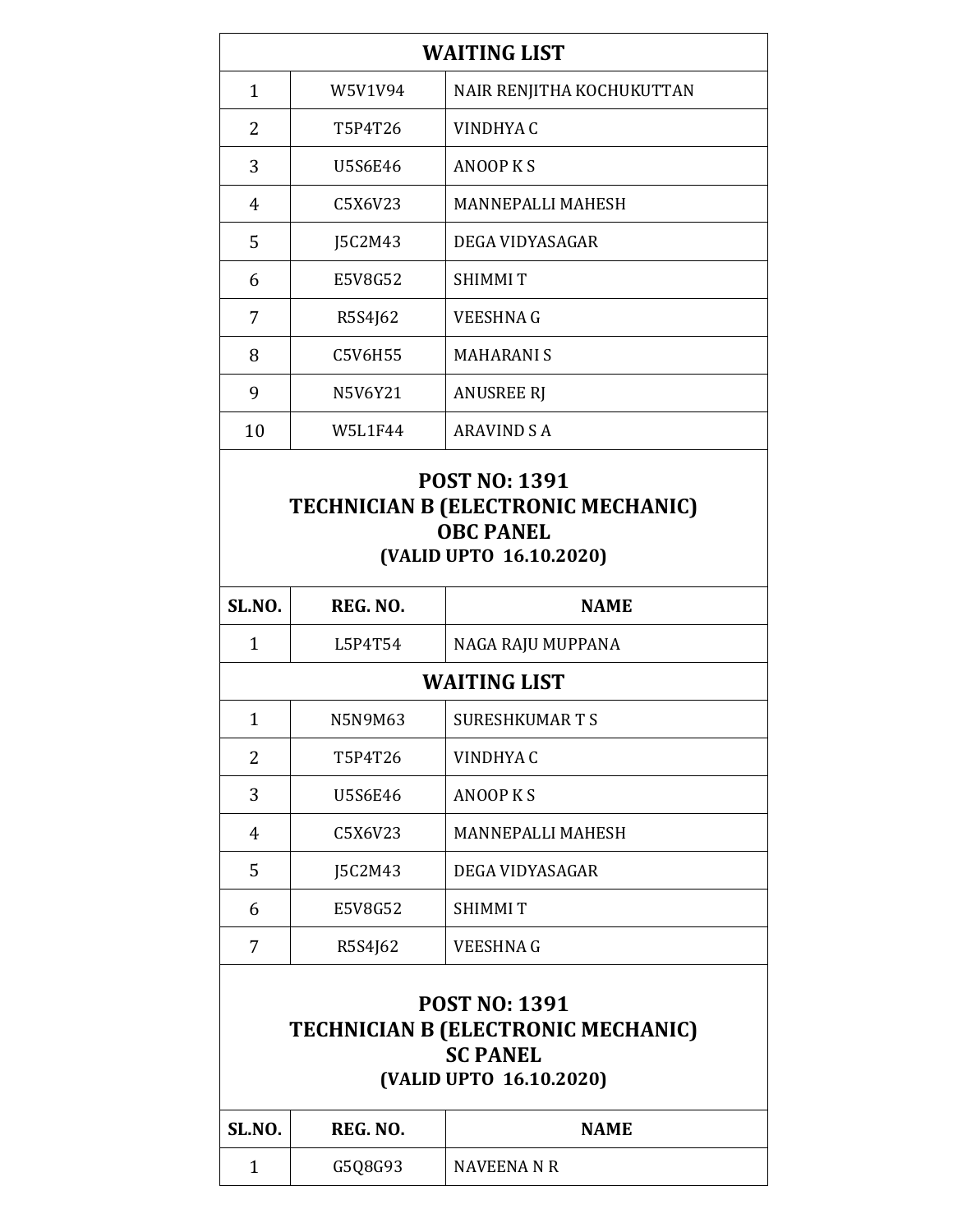| U5S1C47<br>ARUMUGARAJA P<br>SIJIN N K<br>U5W1F41<br>Q5A9C53<br><b>PRINCY P</b><br>SARITHA MONI O<br><b>EEEM162</b><br><b>POST NO: 1391</b><br><b>TECHNICIAN B (ELECTRONIC MECHANIC)</b><br><b>ST PANEL</b> | 1             | Q5Y1P48 | <b>RAJNEESH KUMAR</b> |
|------------------------------------------------------------------------------------------------------------------------------------------------------------------------------------------------------------|---------------|---------|-----------------------|
|                                                                                                                                                                                                            | $\mathcal{P}$ |         |                       |
|                                                                                                                                                                                                            | 3             |         |                       |
|                                                                                                                                                                                                            | 4             |         |                       |
|                                                                                                                                                                                                            | 5             |         |                       |
| (VALID UPTO 16.10.2020)                                                                                                                                                                                    |               |         |                       |

| SL.NO.              | REG. NO. | <b>NAME</b>      |
|---------------------|----------|------------------|
| 1                   | P5Z3F99  | <b>LOKESHA B</b> |
| <b>WAITING LIST</b> |          |                  |
| 1                   | L5C7M54  | MUNIYAPPA V T    |
| 2                   | E5Z3S82  | LEKHRAJ MEENA    |

| <b>POST NO:1392</b><br><b>TECHNICIAN B (MACHINIST)</b><br><b>UR PANEL</b><br>(VALID UPTO 16.10.2020) |          |                     |
|------------------------------------------------------------------------------------------------------|----------|---------------------|
| <b>SL.NO.</b>                                                                                        | REG. NO. | <b>NAME</b>         |
| 1                                                                                                    | L5P6T54  | SHUBHAM SAHU        |
| 2                                                                                                    | H5P7L92  | <b>ANKUR SARKAR</b> |
| 3                                                                                                    | R5Y9U54  | RAHUL B NAIR        |
|                                                                                                      |          | <b>WAITING LIST</b> |
| 1                                                                                                    | C5N8V14  | <b>ANOOP M R</b>    |
| 2                                                                                                    | W5P4V36  | MD INTEQUAB ALAM    |
| 3                                                                                                    | F5Z1G28  | SAJITH S S          |
| $\overline{4}$                                                                                       | Q5L5L34  | <b>SREENATH PV</b>  |
| 5                                                                                                    | E5X2K24  | <b>ANIL DAS A S</b> |
| 6                                                                                                    | V5M8S92  | MANOJ KUMAR SHARMA  |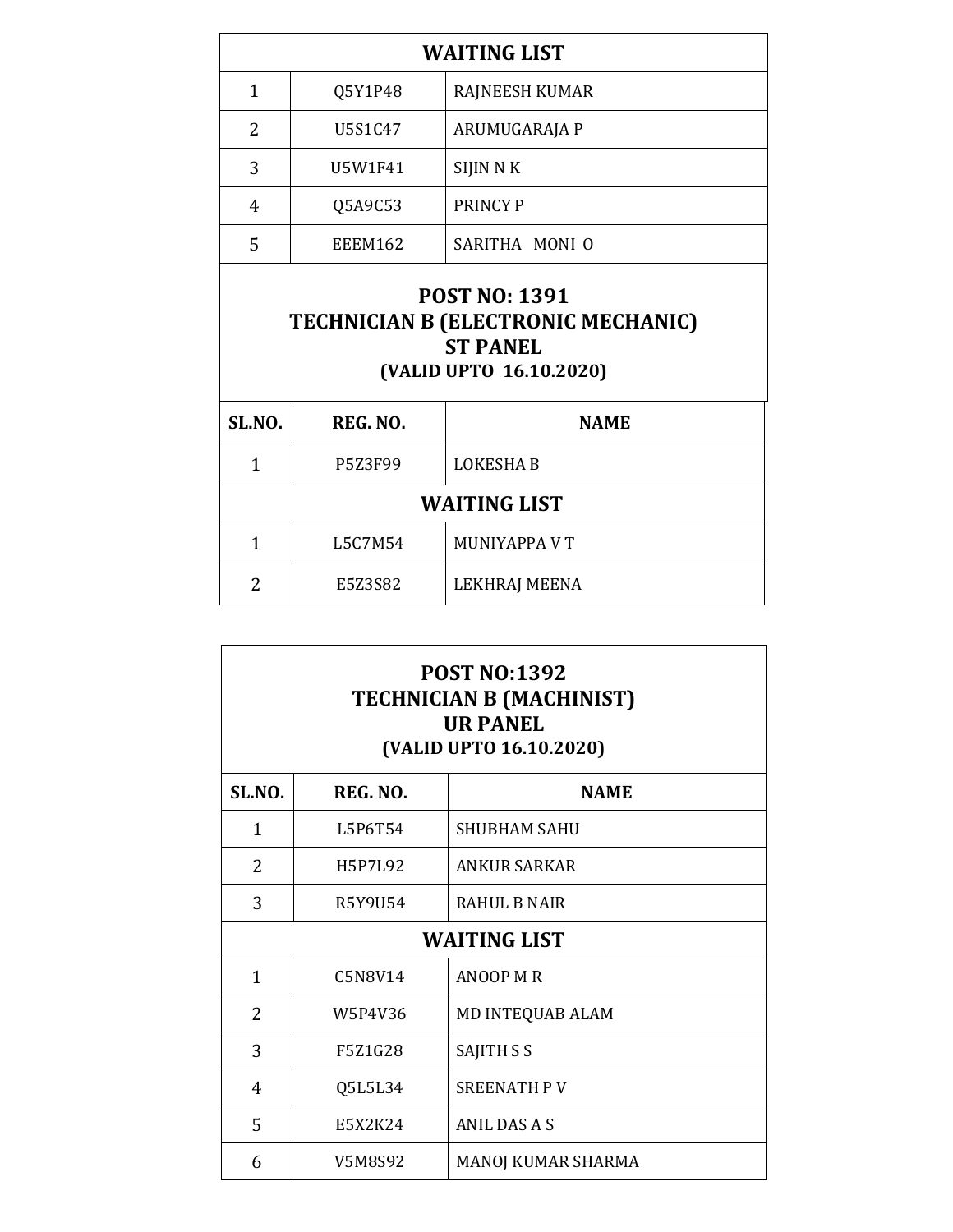### **POST NO:1392 TECHNICIAN B (MACHINIST) OBC PANEL (VALID UPTO 16.10.2020)**

| SL.NO. | REG. NO.       | <b>NAME</b>                                                                                          |  |
|--------|----------------|------------------------------------------------------------------------------------------------------|--|
| 1      | <b>F5K5Y79</b> | <b>SHIJUSP</b>                                                                                       |  |
|        |                | <b>WAITING LIST</b>                                                                                  |  |
| 1      | Q5L5L34        | <b>SREENATH PV</b>                                                                                   |  |
| 2      | E5X2K24        | ANIL DAS A S                                                                                         |  |
|        |                | <b>POST NO:1392</b><br><b>TECHNICIAN B (MACHINIST)</b><br><b>SC PANEL</b><br>(VALID UPTO 16.10.2020) |  |
| SL.NO. | REG. NO.       | <b>NAME</b>                                                                                          |  |
| 1      | V5E7Q18        | <b>SUSHOVAN DAS</b>                                                                                  |  |
|        |                | <b>WAITING LIST</b>                                                                                  |  |
| 1      | <b>B5P3K59</b> | <b>BIJEEV B R</b>                                                                                    |  |
|        |                |                                                                                                      |  |

| <b>POST NO:1393</b><br><b>TECHNICIAN B (FITTER)</b><br><b>UR PANEL</b><br>(VALID UPTO 16.10.2020) |                |                     |  |
|---------------------------------------------------------------------------------------------------|----------------|---------------------|--|
| SL.NO.                                                                                            | REG. NO.       | <b>NAME</b>         |  |
| 1                                                                                                 | <b>B5U9G99</b> | <b>SHIBINKS</b>     |  |
| <b>WAITING LIST</b>                                                                               |                |                     |  |
| 1                                                                                                 | U5S2W14        | SOUMYAJIT MUKHERJEE |  |
| 2                                                                                                 | R5V7Q48        | <b>VISHNUV</b>      |  |
| 3                                                                                                 | S5S3N15        | MIDHUNDEV D G       |  |
| 4                                                                                                 | N5M8C11        | <b>NANDUM</b>       |  |
| 5                                                                                                 | U5M9F21        | VIVEK V S           |  |
| 6                                                                                                 | M5M8V33        | AMAL NADH J         |  |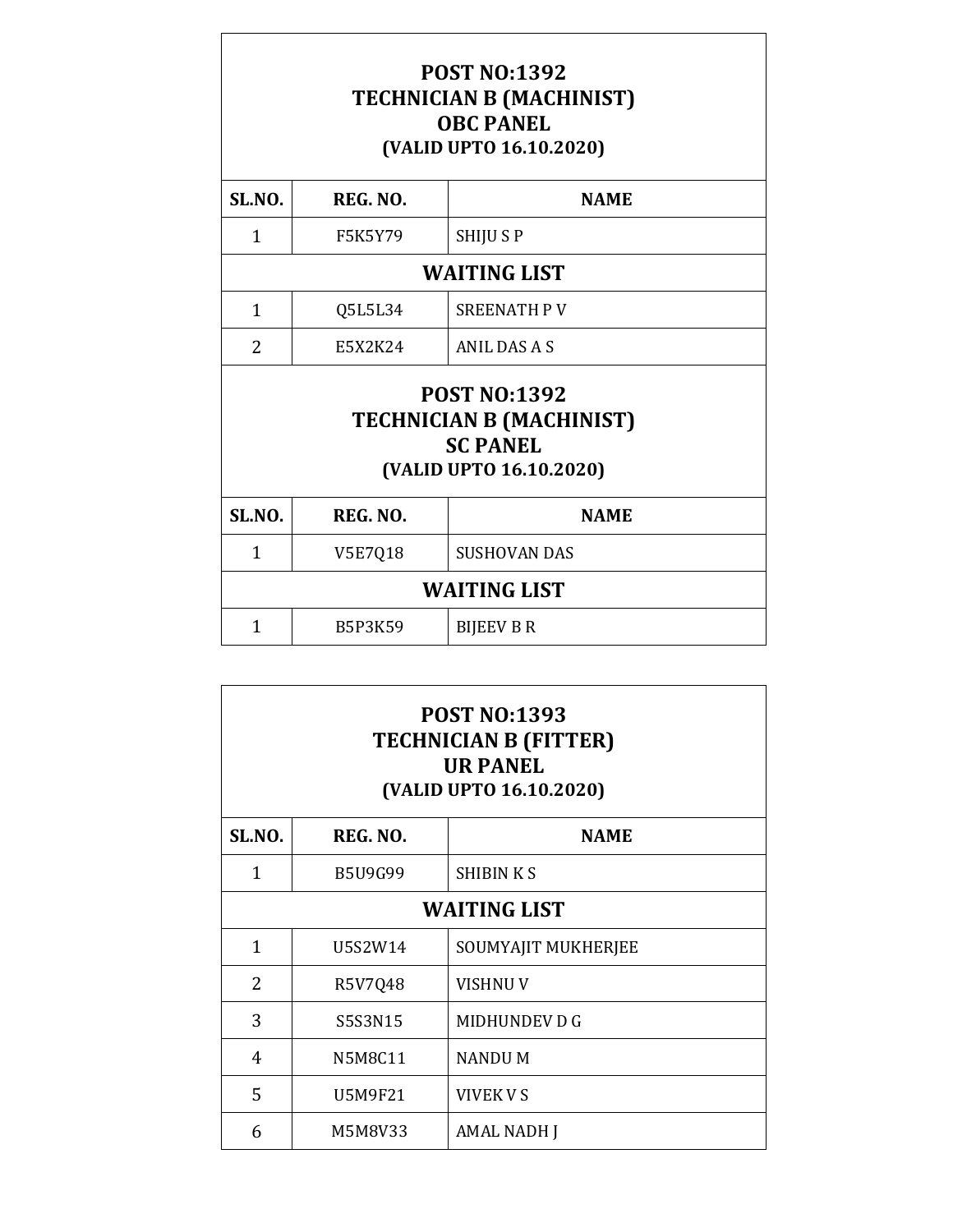#### **POST NO:1393 TECHNICIAN B (FITTER) SC PANEL (VALID UPTO 16.10.2020)**

| <b>SL.NO.</b>                                                                                     | REG. NO.       | <b>NAME</b>             |  |
|---------------------------------------------------------------------------------------------------|----------------|-------------------------|--|
| 1                                                                                                 | <b>S5N8H85</b> | <b>VINOD AS</b>         |  |
|                                                                                                   |                | <b>WAITING LIST</b>     |  |
| $\mathbf{1}$                                                                                      | C5Y6W53        | MANOJ KUMAR ASAWAL      |  |
| $\overline{2}$                                                                                    | J5B1Z32        | <b>SARAVANAN V</b>      |  |
| 3                                                                                                 | K5Z8Q11        | THUPAKULA RAJASEKHAR    |  |
| 4                                                                                                 | L5Z2X75        | <b>SAMRAT MALLICK</b>   |  |
| <b>POST NO:1393</b><br><b>TECHNICIAN B (FITTER)</b><br><b>ST PANEL</b><br>(VALID UPTO 16.10.2020) |                |                         |  |
| SL.NO.                                                                                            | REG. NO.       | <b>NAME</b>             |  |
| $\mathbf{1}$                                                                                      | <b>B5V8M84</b> | CHITHRANJAN C           |  |
| <b>WAITING LIST</b>                                                                               |                |                         |  |
| $\mathbf{1}$                                                                                      | U5K8A44        | <b>GOVIND BHAGAT</b>    |  |
| $\overline{2}$                                                                                    | C5Y9P19        | KHETAVATH SANTOSH KUMAR |  |
| 3                                                                                                 | M5W4W85        | <b>ALEX S JOSEPH</b>    |  |

| <b>POST NO:1394</b><br><b>TECHNICIAN B (FRP)</b><br><b>UR PANEL</b><br>(VALID UPTO 16.10.2020) |          |                     |
|------------------------------------------------------------------------------------------------|----------|---------------------|
| SL.NO.                                                                                         | REG. NO. | <b>NAME</b>         |
| 1                                                                                              | L5U2J17  | <b>ANU S PILLAI</b> |
| 2                                                                                              | J5M1Q48  | MOHAMMED ISHAM P H  |
| 3                                                                                              | E5P9V66  | <b>VINEETH D</b>    |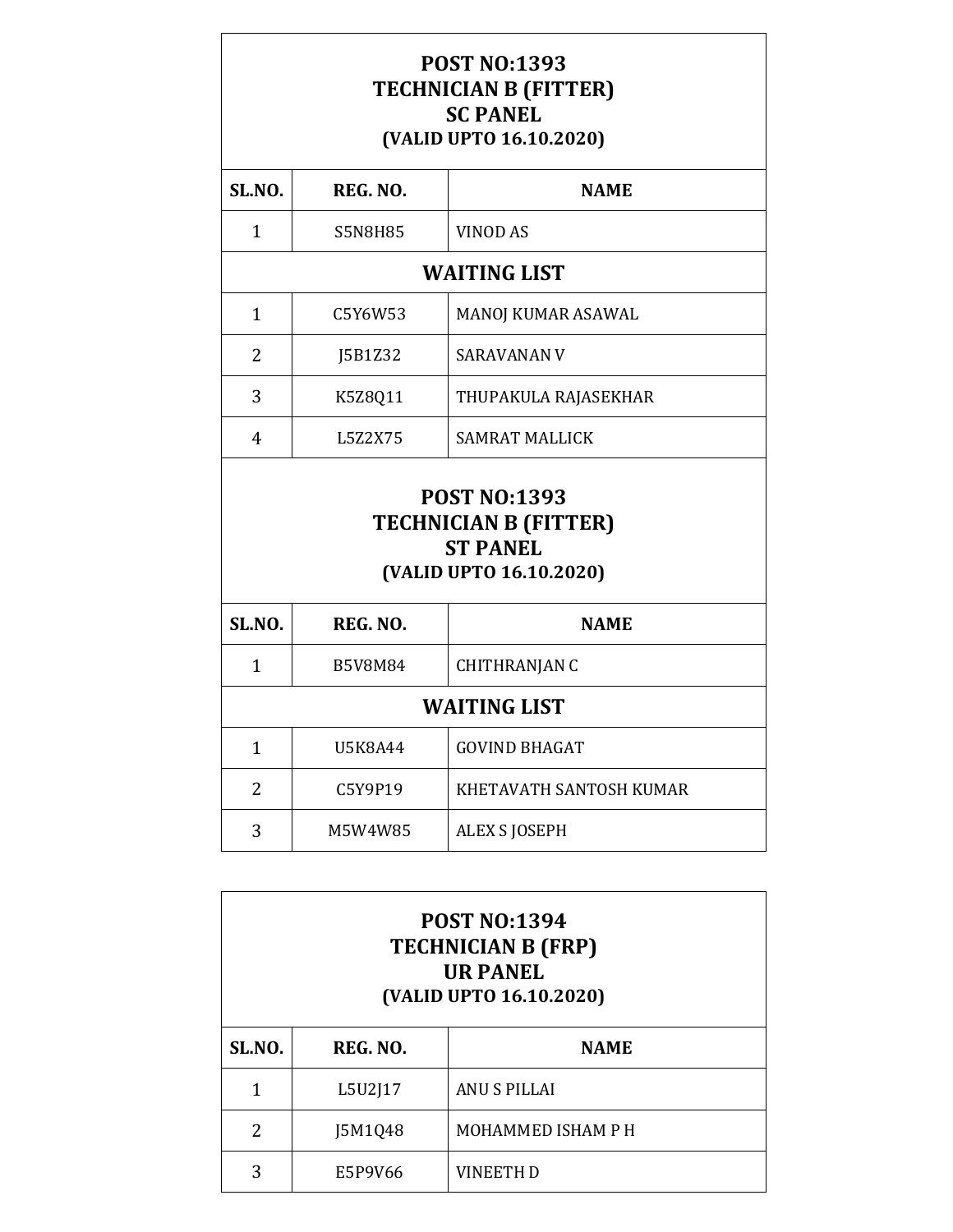| <b>WAITING LIST</b>                                                      |          |                    |  |
|--------------------------------------------------------------------------|----------|--------------------|--|
| $\mathbf{1}$                                                             | D5Q1A61  | <b>VINEESH V K</b> |  |
| $\overline{2}$                                                           | L5Q8Y54  | <b>SREELAL S</b>   |  |
| 3                                                                        | G5U3S93  | <b>ARUNRAJ R</b>   |  |
| $\overline{4}$                                                           | Q5S3J26  | <b>ANAND S</b>     |  |
| 5                                                                        | N5U1V17  | <b>VISHAK VI</b>   |  |
| <b>TECHNICIAN B (FRP)</b><br><b>OBC PANEL</b><br>(VALID UPTO 16.10.2020) |          |                    |  |
| SL.NO.                                                                   | REG. NO. | <b>NAME</b>        |  |
| $\mathbf{1}$                                                             | T5X1K68  | <b>RENJITH C</b>   |  |
| <b>WAITING LIST</b>                                                      |          |                    |  |
| $\mathbf{1}$                                                             | G5U3S93  | <b>ARUNRAJ R</b>   |  |
| $\overline{2}$                                                           | D5V3X98  | CICIL JOHN T       |  |
| 3                                                                        | Q5S3J26  | <b>ANAND S</b>     |  |
| $\overline{4}$                                                           | N5U1V17  | <b>VISHAK VI</b>   |  |

| <b>POST NO:1395</b><br><b>TECHNICIAN B (CHEMICAL OPERATOR-</b><br><b>MAINTENANCE MECHANIC)</b><br><b>UR PANEL</b><br>(VALID UPTO 16.10.2020) |                      |                                                                                                                                               |  |
|----------------------------------------------------------------------------------------------------------------------------------------------|----------------------|-----------------------------------------------------------------------------------------------------------------------------------------------|--|
| SL.NO.                                                                                                                                       | REG. NO.             | <b>NAME</b>                                                                                                                                   |  |
| 1                                                                                                                                            | Q5Y6R37              | MAHESH M                                                                                                                                      |  |
|                                                                                                                                              |                      | <b>POST NO:1395</b><br><b>TECHNICIAN B (CHEMICAL OPERATOR-</b><br><b>MAINTENANCE MECHANIC)</b><br><b>OBC PANEL</b><br>(VALID UPTO 16.10.2020) |  |
|                                                                                                                                              | <b>NONE SELECTED</b> |                                                                                                                                               |  |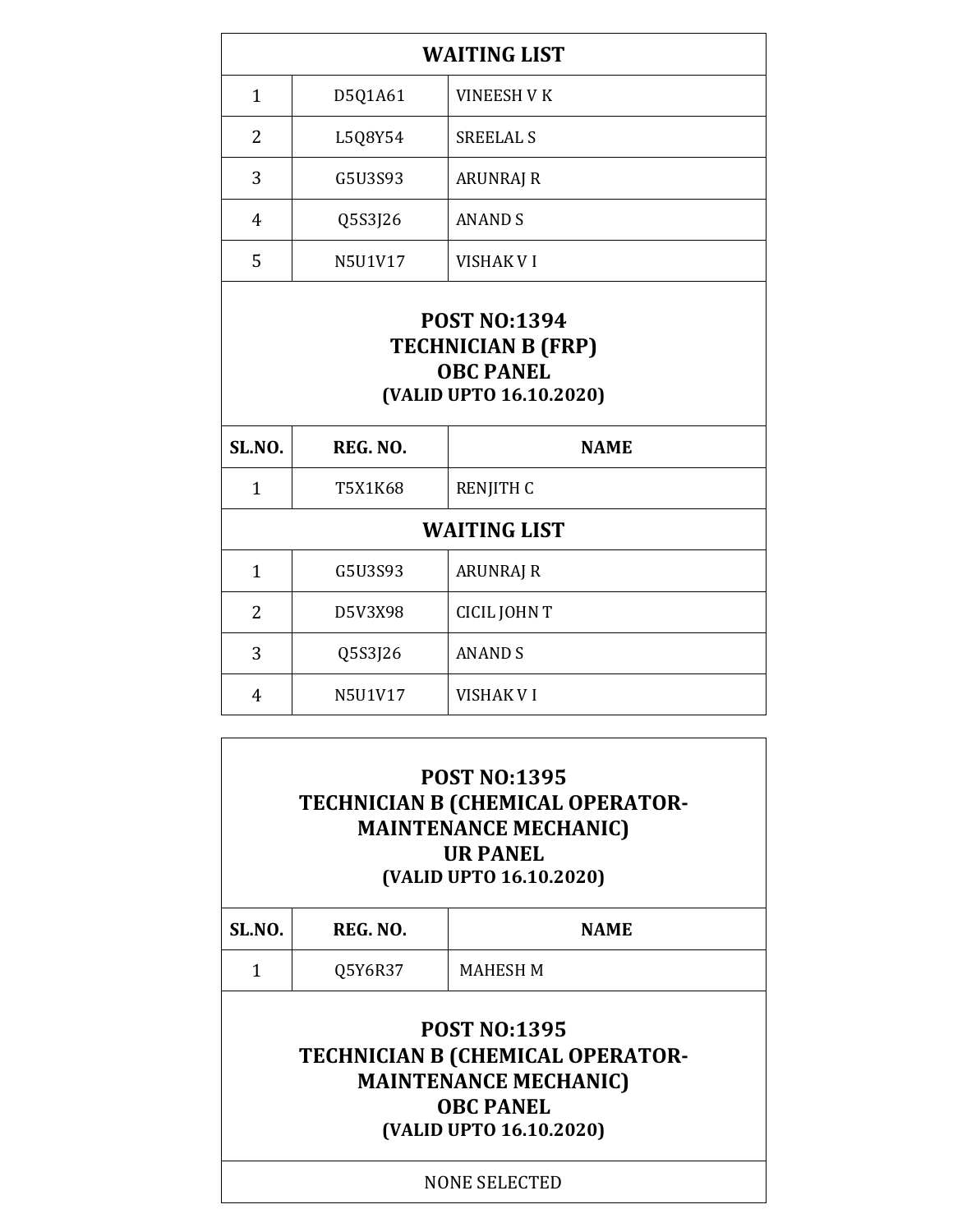### **POST NO:1396 TECHNICIAN B (TURNER) UR PANEL (VALID UPTO 16.10.2020)**

| SL.NO.              | REG. NO.       | <b>NAME</b>                                                                                        |  |
|---------------------|----------------|----------------------------------------------------------------------------------------------------|--|
| $\mathbf{1}$        | G5N4B33        | <b>ANOOP B</b>                                                                                     |  |
|                     |                | <b>WAITING LIST</b>                                                                                |  |
| $\mathbf{1}$        | <b>R5X9M25</b> | <b>ARUN KUMAR R</b>                                                                                |  |
| 2                   | C5T3W59        | <b>ANOOPLR</b>                                                                                     |  |
| 3                   | Q5Y4N74        | PRATAP SINGH                                                                                       |  |
| $\overline{4}$      | C5J1S12        | <b>VIJAYA KUMAR S</b>                                                                              |  |
| 5                   | D5T1P64        | <b>VISHNUS</b>                                                                                     |  |
|                     |                | <b>POST NO:1396</b><br><b>TECHNICIAN B (TURNER)</b><br><b>OBC PANEL</b><br>(VALID UPTO 16.10.2020) |  |
| SL.NO.              | REG. NO.       | <b>NAME</b>                                                                                        |  |
| $\mathbf{1}$        | Q5N9L92        | <b>MERAPALA MAHESH</b>                                                                             |  |
| <b>WAITING LIST</b> |                |                                                                                                    |  |
| $\mathbf{1}$        | <b>R5X9M25</b> | <b>ARUN KUMAR R</b>                                                                                |  |
| $\overline{2}$      | C5T3W59        | <b>ANOOPLR</b>                                                                                     |  |
| 3                   | C5J1S12        | VIJAYA KUMAR S                                                                                     |  |
| $\overline{4}$      | D5T1P64        | <b>VISHNUS</b>                                                                                     |  |

|        | <b>POST NO:1397</b><br><b>TECHNICIAN B (MR&amp;AC)</b><br><b>UR PANEL</b><br>(VALID UPTO 16.10.2020) |              |  |  |
|--------|------------------------------------------------------------------------------------------------------|--------------|--|--|
| SL.NO. | REG. NO.<br><b>NAME</b>                                                                              |              |  |  |
|        | C5H8M18                                                                                              | NANDAKUMAR K |  |  |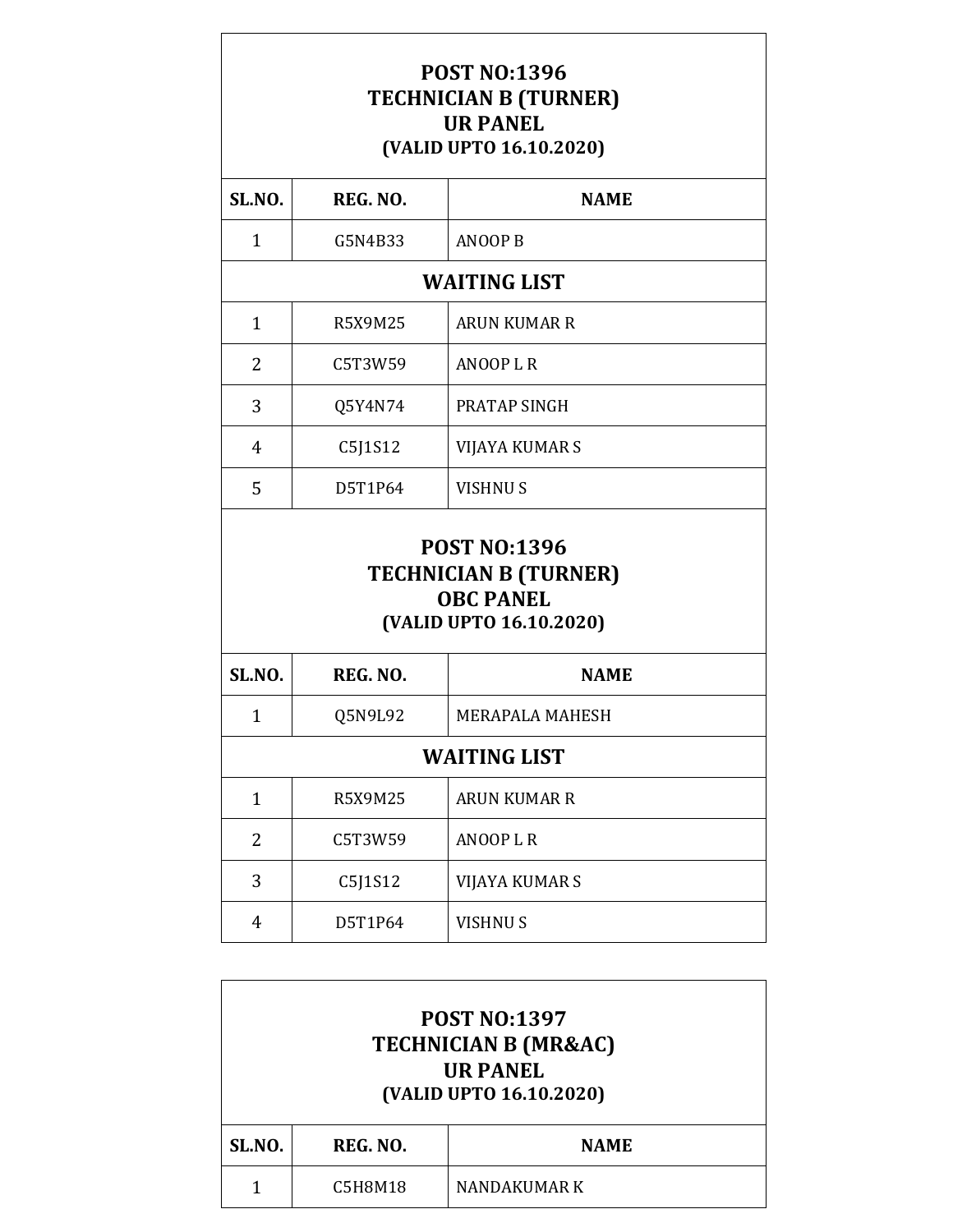| <b>WAITING LIST</b>                                                                                   |                |                     |
|-------------------------------------------------------------------------------------------------------|----------------|---------------------|
| 1                                                                                                     | Q5Y6P19        | DEEPAK ML           |
| <b>POST NO:1397</b><br><b>TECHNICIAN B (MR&amp;AC)</b><br><b>OBC PANEL</b><br>(VALID UPTO 16.10.2020) |                |                     |
| SL.NO.                                                                                                | REG. NO.       | <b>NAME</b>         |
| 1                                                                                                     | T5Y7C33        | <b>VINEESH C</b>    |
| <b>WAITING LIST</b>                                                                                   |                |                     |
| 1                                                                                                     | <b>B5Z5A26</b> | <b>SANKAR M</b>     |
| 2                                                                                                     | W5H8K68        | <b>PRETHEESH PS</b> |

|                                   | <b>POST NO:1398</b><br><b>TECHNICIAN B (ELECTROPLATER)</b><br><b>UR PANEL</b><br>(VALID UPTO 16.10.2020) |                     |  |
|-----------------------------------|----------------------------------------------------------------------------------------------------------|---------------------|--|
| SL.NO.<br>REG. NO.<br><b>NAME</b> |                                                                                                          |                     |  |
|                                   | G5M2D35                                                                                                  | <b>VIRENDRA PAL</b> |  |

| <b>POST NO:1399</b><br><b>TECHNICIAN B (PLUMBER)</b><br><b>UR PANEL</b><br>(VALID UPTO 16.10.2020) |         |                     |
|----------------------------------------------------------------------------------------------------|---------|---------------------|
| SL.NO.<br>REG. NO.<br><b>NAME</b>                                                                  |         |                     |
| 1                                                                                                  | T5Q5E78 | <b>SYAM H</b>       |
| <b>WAITING LIST</b>                                                                                |         |                     |
| 1                                                                                                  | H5S3J35 | <b>AJITHKUMAR V</b> |
| 2                                                                                                  | V5M1F79 | SARATH T S          |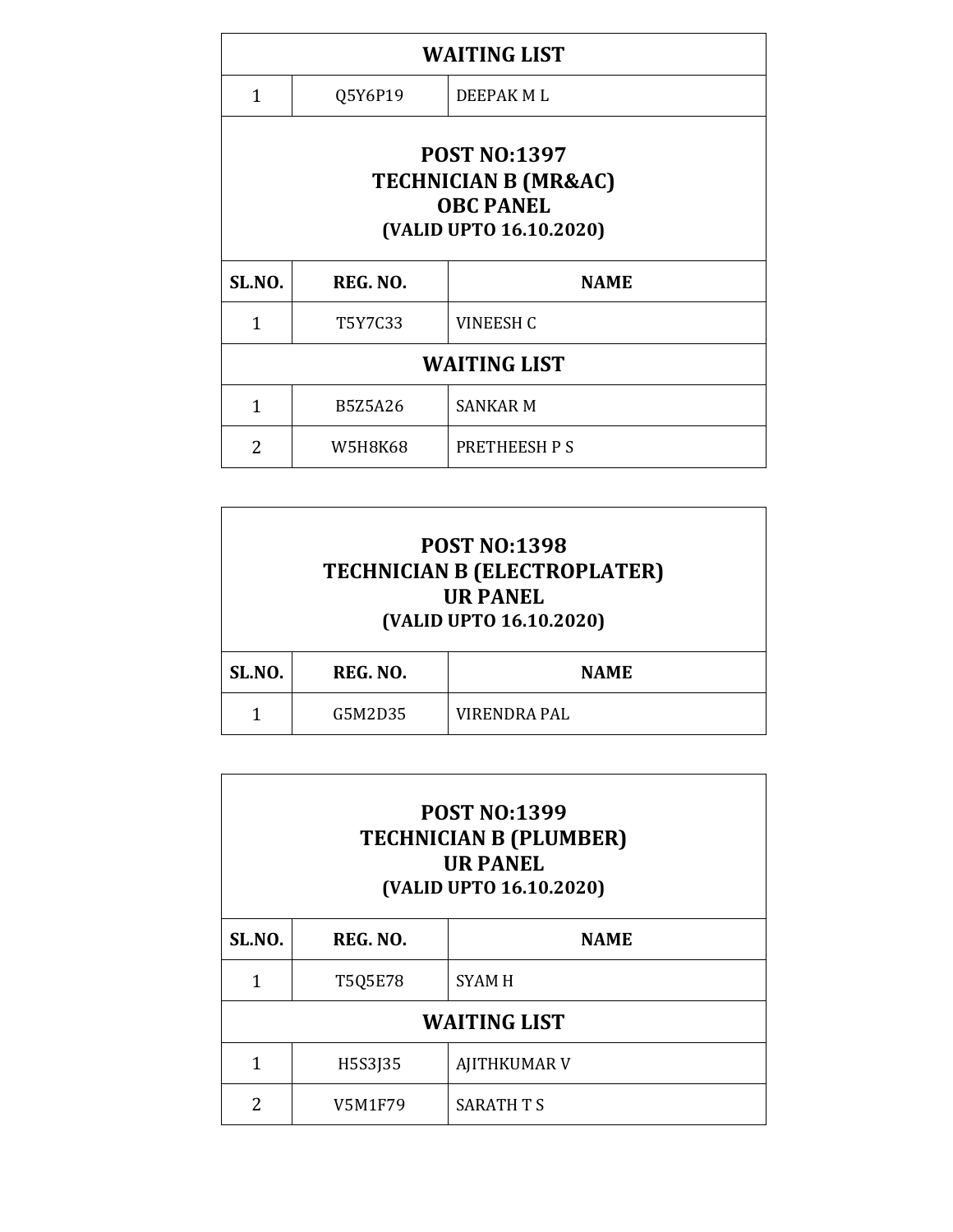## **POST NO:1400 TECHNICIAN B (BLACKSMITHY)**

#### NONE SELECTED

### **POST NO:1401 TECHNICIAN B (INSTRUMENT MECHANIC)**

NONE SELECTED

| <b>POST NO:1402</b><br><b>DRAUGHTSMAN B (MECHANICAL)</b><br><b>UR PANEL</b><br>(VALID UPTO 16.10.2020)  |                     |                        |  |
|---------------------------------------------------------------------------------------------------------|---------------------|------------------------|--|
| SL.NO.                                                                                                  | REG. NO.            | <b>NAME</b>            |  |
| $\mathbf{1}$                                                                                            | H5H6Y74             | <b>MOHAN RAM</b>       |  |
| $\overline{2}$                                                                                          | H5T6D34             | <b>ABHISHEK PATEL</b>  |  |
| 3                                                                                                       | <b>P5L3F24</b>      | ROHAN KRISHNAT KUMBHAR |  |
|                                                                                                         | <b>WAITING LIST</b> |                        |  |
| $\mathbf{1}$                                                                                            | E5U3F21             | <b>VISHNUSS</b>        |  |
| 2                                                                                                       | B5Y9W52             | <b>VYSHNAV A</b>       |  |
| 3                                                                                                       | P5T4W19             | <b>VIKAS</b>           |  |
| <b>POST NO:1402</b><br><b>DRAUGHTSMAN B (MECHANICAL)</b><br><b>OBC PANEL</b><br>(VALID UPTO 16.10.2020) |                     |                        |  |
| SL.NO.                                                                                                  | REG. NO.            | <b>NAME</b>            |  |
| $\mathbf{1}$                                                                                            | M5Q3X76             | <b>ATHUL A</b>         |  |
| <b>WAITING LIST</b>                                                                                     |                     |                        |  |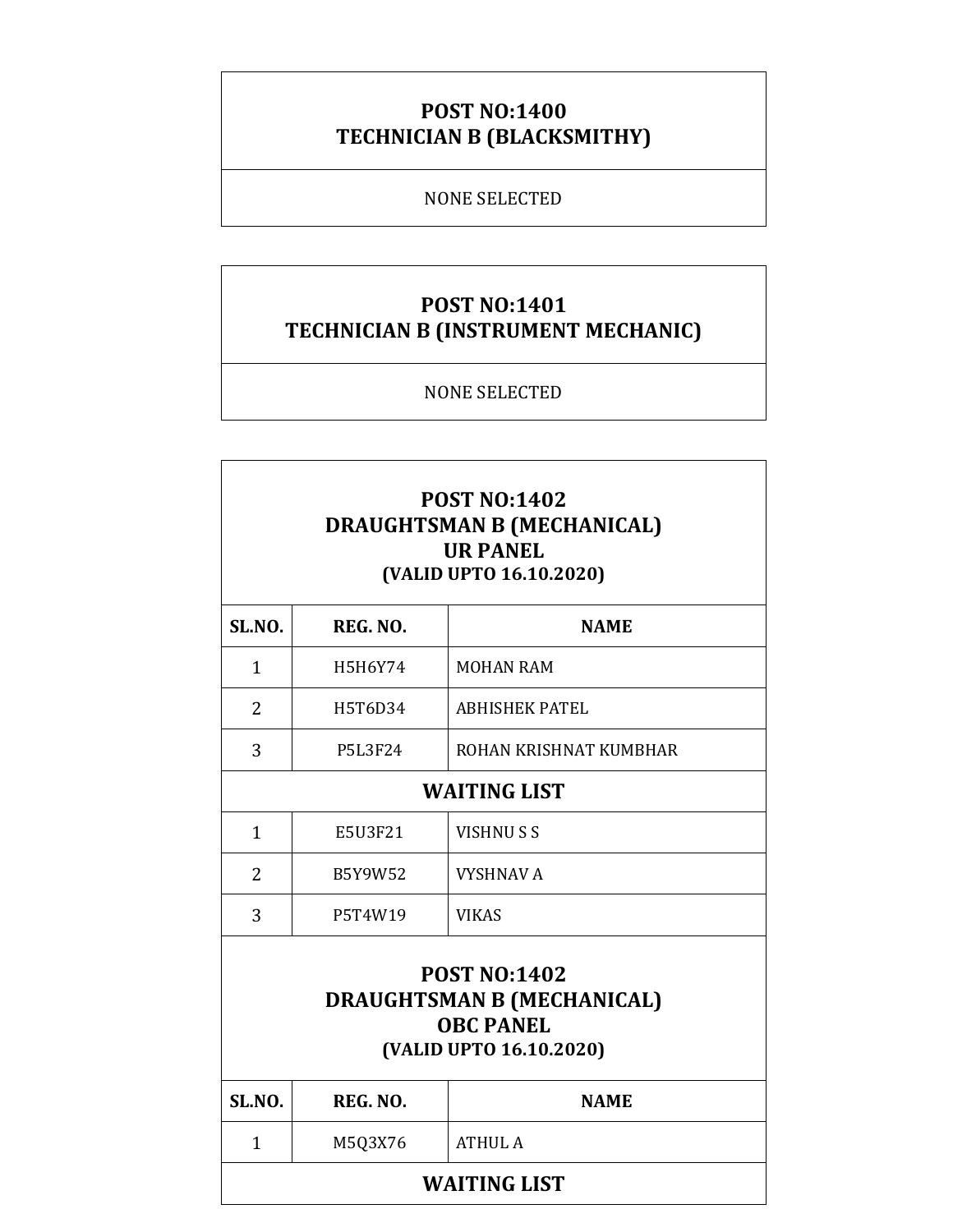|   | E5U3F21 | VISHNUSS         |
|---|---------|------------------|
| ◠ | B5Y9W52 | <b>VYSHNAV A</b> |

| <b>POST NO:1403</b><br><b>COOK</b><br><b>UR PANEL</b><br>(VALID UPTO 23.10.2020)  |                |                          |  |
|-----------------------------------------------------------------------------------|----------------|--------------------------|--|
| SL.NO.                                                                            | REG. NO.       | <b>NAME</b>              |  |
| $\mathbf{1}$                                                                      | D5U1W41        | ANJURV                   |  |
| 2                                                                                 | EVCK005        | <b>SURIYA MOHAN</b>      |  |
|                                                                                   |                | <b>WAITING LIST</b>      |  |
| $\mathbf{1}$                                                                      | P5U1U62        | SHIBULAL T               |  |
| 2                                                                                 | <b>H5N3F36</b> | SUBHASH C                |  |
| 3                                                                                 | D5D3E72        | <b>SEBIN JOSE</b>        |  |
| 4                                                                                 | P5L2J98        | <b>SANTHOSH KN</b>       |  |
| 5                                                                                 | E5H3S63        | <b>BIJUT JOY</b>         |  |
| 6                                                                                 | T5E4V91        | <b>MAHESH M NAIR</b>     |  |
| 7                                                                                 | K5V7M62        | <b>DHIVAHAR</b>          |  |
| 8                                                                                 | D5W6P34        | <b>VISHNU K KRISHNAN</b> |  |
| <b>POST NO:1403</b><br><b>COOK</b><br><b>OBC PANEL</b><br>(VALID UPTO 23.10.2020) |                |                          |  |
| SL.NO.                                                                            | REG. NO.       | <b>NAME</b>              |  |
| $\mathbf{1}$                                                                      | D5Q5Q36        | <b>SAJAN CHRISTY</b>     |  |
| <b>WAITING LIST</b>                                                               |                |                          |  |
| $\mathbf{1}$                                                                      | P5U1U62        | SHIBULAL T               |  |
| 2                                                                                 | P5L2J98        | <b>SANTHOSH KN</b>       |  |
| 3                                                                                 | K5V7M62        | <b>DHIVAHAR</b>          |  |
| 4                                                                                 | D5W6P34        | <b>VISHNU K KRISHNAN</b> |  |